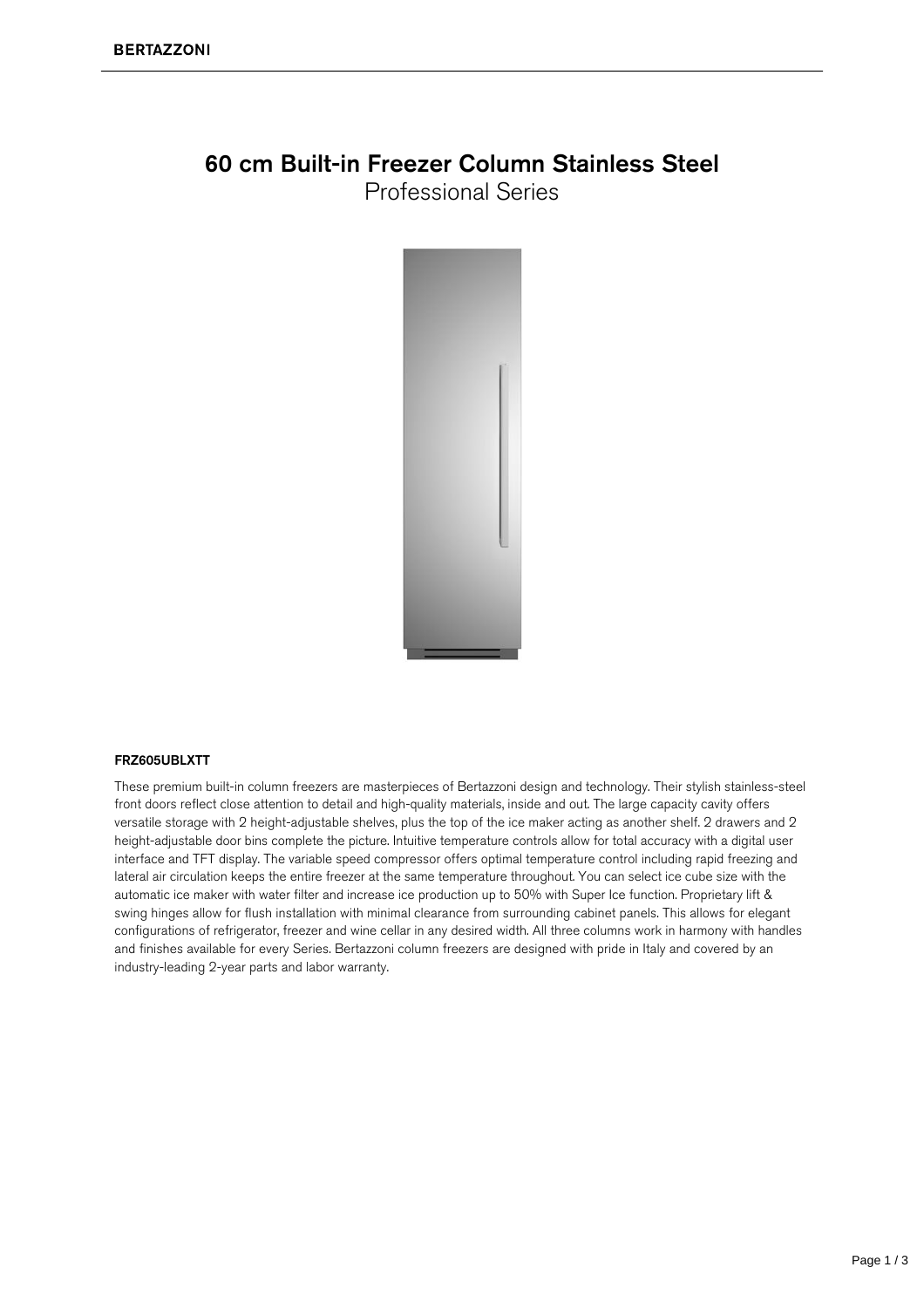# **Specifications**

## **Features**

| <b>General features</b>            |                                                                                     |
|------------------------------------|-------------------------------------------------------------------------------------|
| Size                               | 60 cm                                                                               |
| User interface                     | "touch & scroll"                                                                    |
| Display functions                  | Shopping, Vacation, Bottle cooler, Ice maker, Water filter, Super ice, Sabbath mode |
| Lighting                           | <b>LED</b> lightening                                                               |
| Water filter                       | yes - external                                                                      |
| Open door alarm                    | yes                                                                                 |
| Door finishing                     | stainless steel                                                                     |
| Included accessories               | ice tray                                                                            |
| Interior finish                    | white aluminium                                                                     |
| External finishing                 | stainless steel                                                                     |
| Number of shelves                  | $\sqrt{2}$                                                                          |
| Freezer drawers                    | $\mathbf 2$                                                                         |
| <b>Bins</b>                        | $\mathbf{2}$                                                                        |
| Automatic ice maker                | yes                                                                                 |
| Ice production capacity            | 1 kg/24h                                                                            |
| Freezer net capacity               | 342L                                                                                |
| Sound level                        | 41 (dB)                                                                             |
| Water supply pressure              | min 0.05 MPA (0.5 bar) max 0.5 MPA (5 bar)                                          |
| Certification                      | $\mathsf{CE}$                                                                       |
| <b>Technical specifications</b>    |                                                                                     |
| Voltage and frequency              | 220/240 V - 50/60 Hz - 275 W - 1,5 Amp                                              |
| Annual energy consumption<br>(kWh) | 548.0 kWh/anno                                                                      |